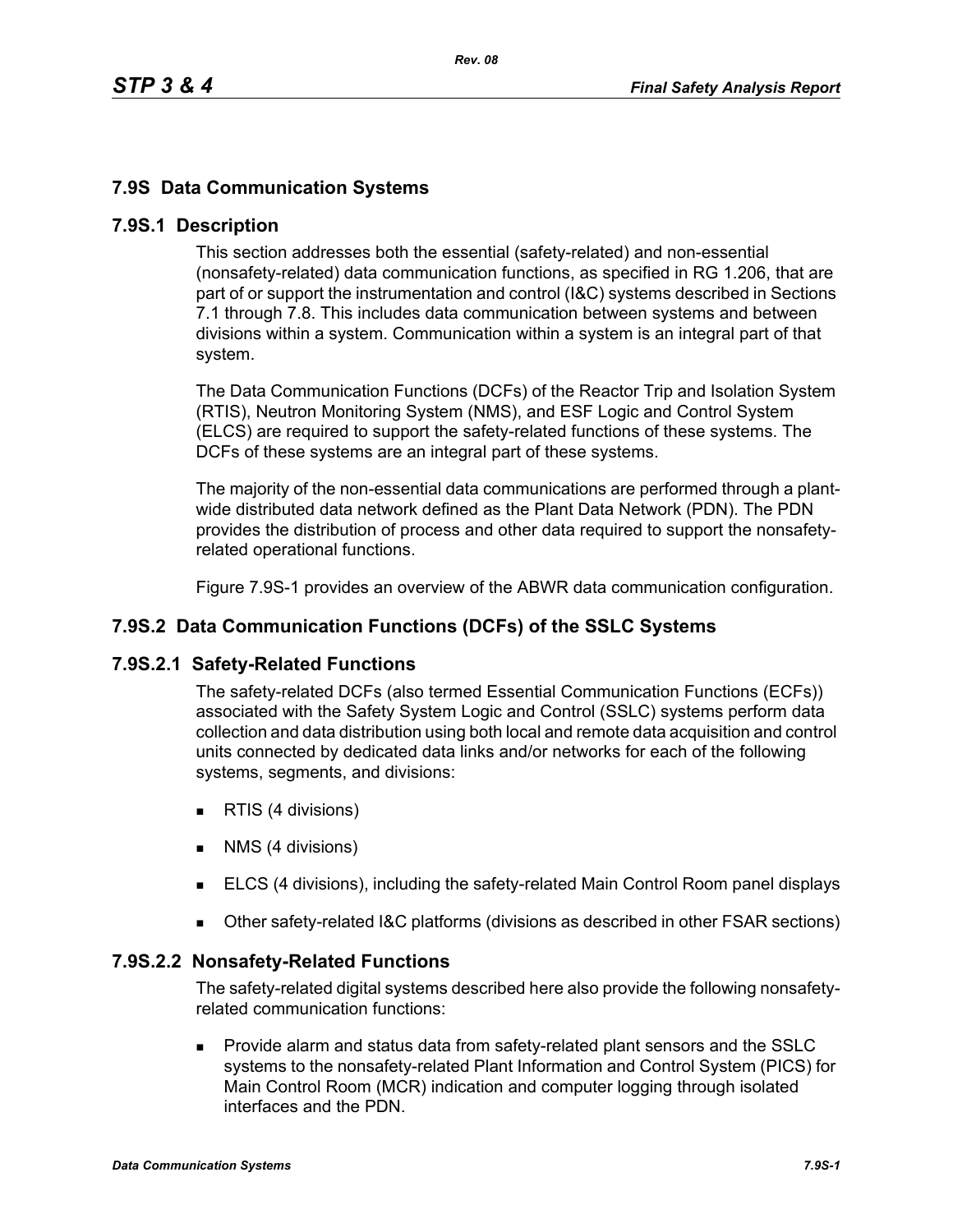*Rev. 08*

- **Provide selected safety-related plant process data to the nonsafety-related control** systems through isolated interfaces. The interconnection of Class 1E communication to non-Class 1E devices is done using fiber optic cable. The fiber optic cable provides the necessary electrical isolation. Communication to nonsafety-related systems are controlled by the safety device to assure no communication task will interfere with the safety system performing intended functions.
- **Provide for the transfer of the NMS calibration data from the nonsafety-related PCF** to the NMS. Plant personnel action to manually accept the data transfer to the operational safety side is required for such data to be accepted.

### **7.9S.2.3 Communication Within a Division**

The safety-related data communication is based on serial, point-to-point data transmission. The transmission is purely unidirectional without acknowledgment from the other side. The transmitting and receiving devices are optically isolated from each other. The integrity of the links and the data transmitted is monitored by the receiver. The data transmission cycle time is fixed and the communication is deterministic. Self diagnostics are used to monitor the proper operation of data links.

Use of a system or segment data communication function to communicate command and control signals to final actuators varies by each system or segment. ELCS provides control signals to remote input/output devices through its data communication links. RTIS inputs and control outputs are directly connected to field devices. NMS provides no control signals to final actuators, but does provide direct connected trip data to RTIS .

Safety-related data communication is used by RTIS and NMS to transmit safety related display information to the ELCS.

The ELCS utilizes a deterministic network within each division to support main control room safety related displays and maintenance and test functions.

### **7.9S.2.4 Communication Between Divisions**

For RTIS and ELCS, limited communication between divisions is necessary. For example, individual divisional input trip determinations must be shared between divisions in order to support two-out-of-four voting for divisional trip outputs. To support this, there are a limited set of dedicated data communication links from each division to each of the other divisions. The links provide a qualified and isolated, point-to-point, single direction communication path between divisions so as to preserve divisional independence.

The NMS does not rely on data communication between divisions.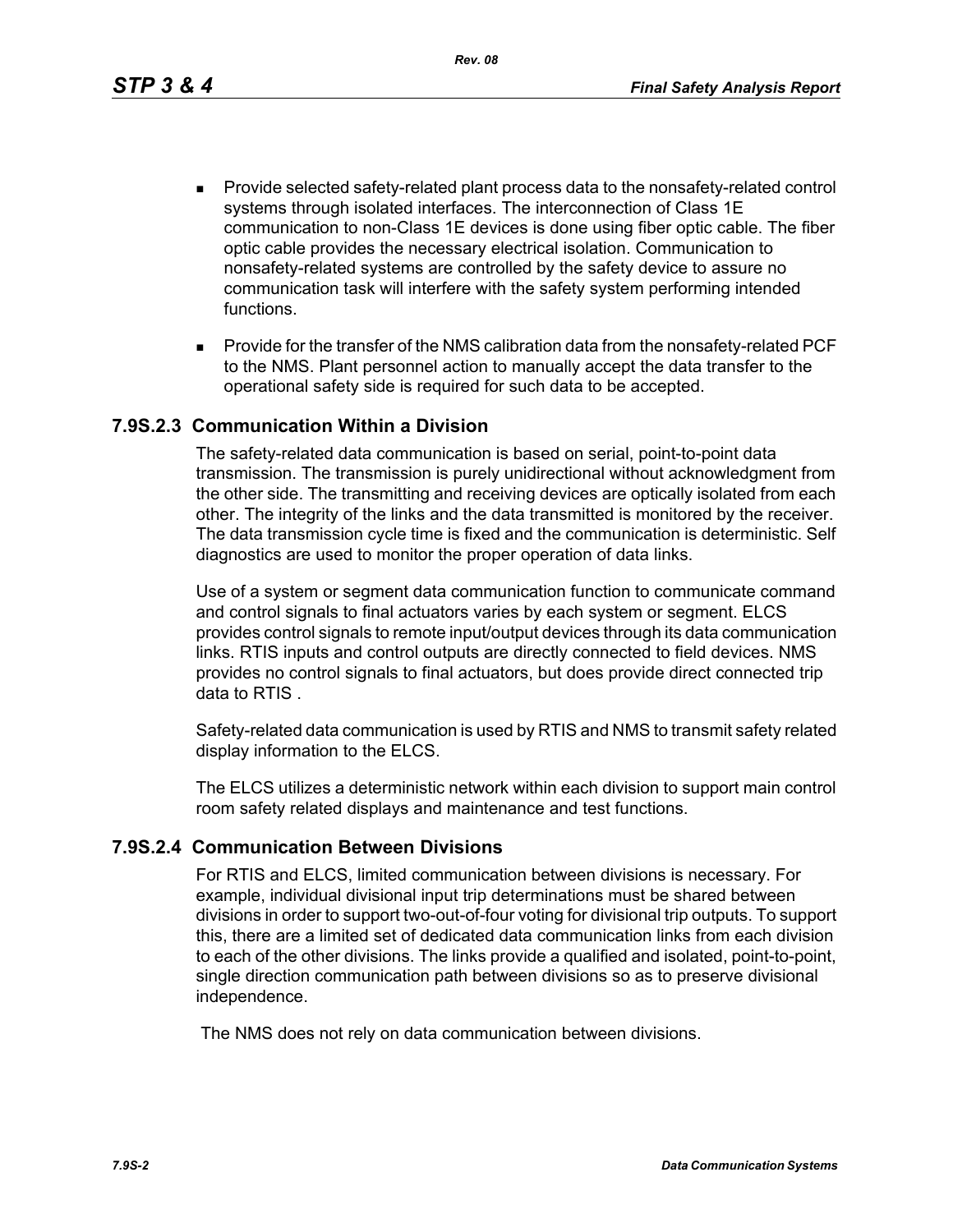# **7.9S.2.5 Design-Basis Information**

The safety-related DCFs (also termed ECFs) have the following safety design basis:

- **Provide for the transmittal of data between input/output (I/O) devices, (locally and** remotely) and controllers. This allows process information, equipment status information, and operator input to be made available to controllers for the processing of safety-related control functions, and making the controller output information available to I/O devices for distribution to final actuators and operator interfaces.
- **Provide for the transmittal of data between divisions or from safety-related systems** to nonsafety-related systems through qualified isolation devices such as fiber optic communication.
- Provide data communication that is predictable and verifiable (deterministic) and that does not compromise the functionality of either the transmitting or receiving system.

# **7.9S.2.5.1 Quality of Components and Modules**

Applicable quality assurance provisions of 10 CFR 50 Appendix B, IEEE-603 and IEEE-7-4.3.2 are applied to the SSLC systems, of which the ECFs are integral parts.

### **7.9S.2.5.2 Software Quality**

Development of software for the safety system functions within the SSLC systems, including their ECFs, conforms to the guidance of IEEE 7-4.3.2 and Branch Technical Position BTP- HICB-14 as discussed in Appendix 7B to this chapter.

# **7.9S.2.5.3 Protocol Support of Performance Requirements**

The real-time performance of SSLC systems, including their ECFs, in meeting the requirements for safety system trip and initiation response conforms to BTP-HICB-21. Each communication interface operates independently and asynchronously with respect to other communication interfaces. Maximum time delay from input to output is deterministic, based on the control logic and communication design. Data rates (bandwidth) are constant as the communication modules provide the same data elements to each destination at the prescribed frequency. Timing signals are not exchanged between divisions of independent equipment or between controllers within a division. Timing requirements of IEEE-603 are also met.

### **7.9S.2.5.4 Reliability**

The simplicity of the communication design, combined with self diagnostics make the ECFs of the SSLC highly reliable. The two-out-of-four logic prevents any single error from causing or preventing an actuation of functions.

Errors are detected by self-diagnostic tests (i.e. checksum, parity check, or reception of a keep-alive signal). Should data not be available, the logic takes predetermined action based on the specific data involved.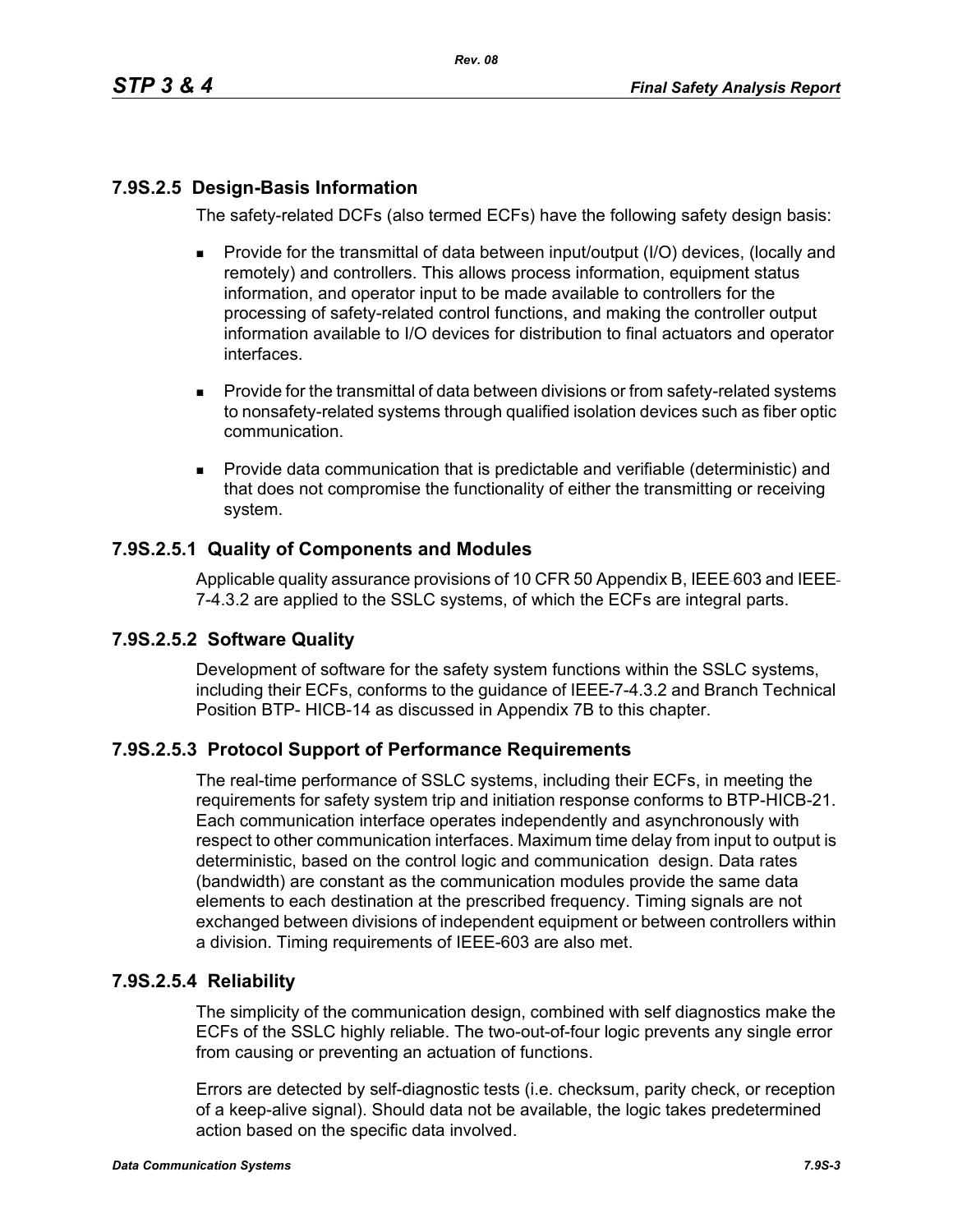# **7.9S.2.5.5 External Access Control**

There are no unprotected electronic paths by which unauthorized personnel can change plant software or display erroneous status information to the operators. Interfaces external to the plant are through security protected interfaces that allow communication between the nonsafety PDN to the offsite Emergency Operations Facility (EOF). Although the EOF Workstation contains login protection (passwords or other protective measures), the data access control resides in the site security protected interfaces and data servers.

The SSLC ECFs are additionally protected by isolated interfaces to the nonsafety PDN that only allow one-way data transfer from the safety to nonsafety network. The SSLC networks have no direct external electronic paths.

### **7.9S.2.5.6 Single Failure Criterion**

The ECFs of the SSLC systems satisfy the requirements of the single-failure criterion through conformance to IEEE-603, IEEE-379 and Regulatory Guide 1.53. Communication between divisions preserves divisional independence such that a failure in one division does not affect other divisions.

### **7.9S.2.5.7 Independence**

The ECFs of the SSLC systems satisfy the requirements for independence through conformance to Clauses 4.6 and 4.7 of IEEE-279, IEEE-384, IEEE-603, and Regulatory Guide 1.75. Divisions are physically separated and electrically isolated from each other. Divisions have separate power sources. Transmission of logic signals between divisions is through qualified isolation devices.

NMS can receive calibration data from nonsafety-related maintenance support systems. On a divisional level, a division must be manually placed in inop and manually verified and accepted before such data is allowed in the portion of the device performing the safety function. Only limited data in a strict format will be accepted by the safety device.

To meet the requirements of IEEE-384 and Regulatory Guide 1.75, the protective covering of the fiber optic-based cables are flame retardant. The cables are passed through physical, safety class barriers, where necessary, for separation of Class 1E circuits and equipment from other Class 1E equipment or from non-Class 1E equipment. The ECF equipment is kept physically separate to minimize the effects of design basis events. During operations, the functionality of the ECFs of SSLC, NMS and RTIS is independent of nonsafety systems.

### **7.9S.2.5.8 Protection System Failure Modes**

The RTIS and NMS systems are designed to fail into a safe state upon loss of communications. ELCS fails as-is during communication failure, that is, system controllers continue to operate based on the last command.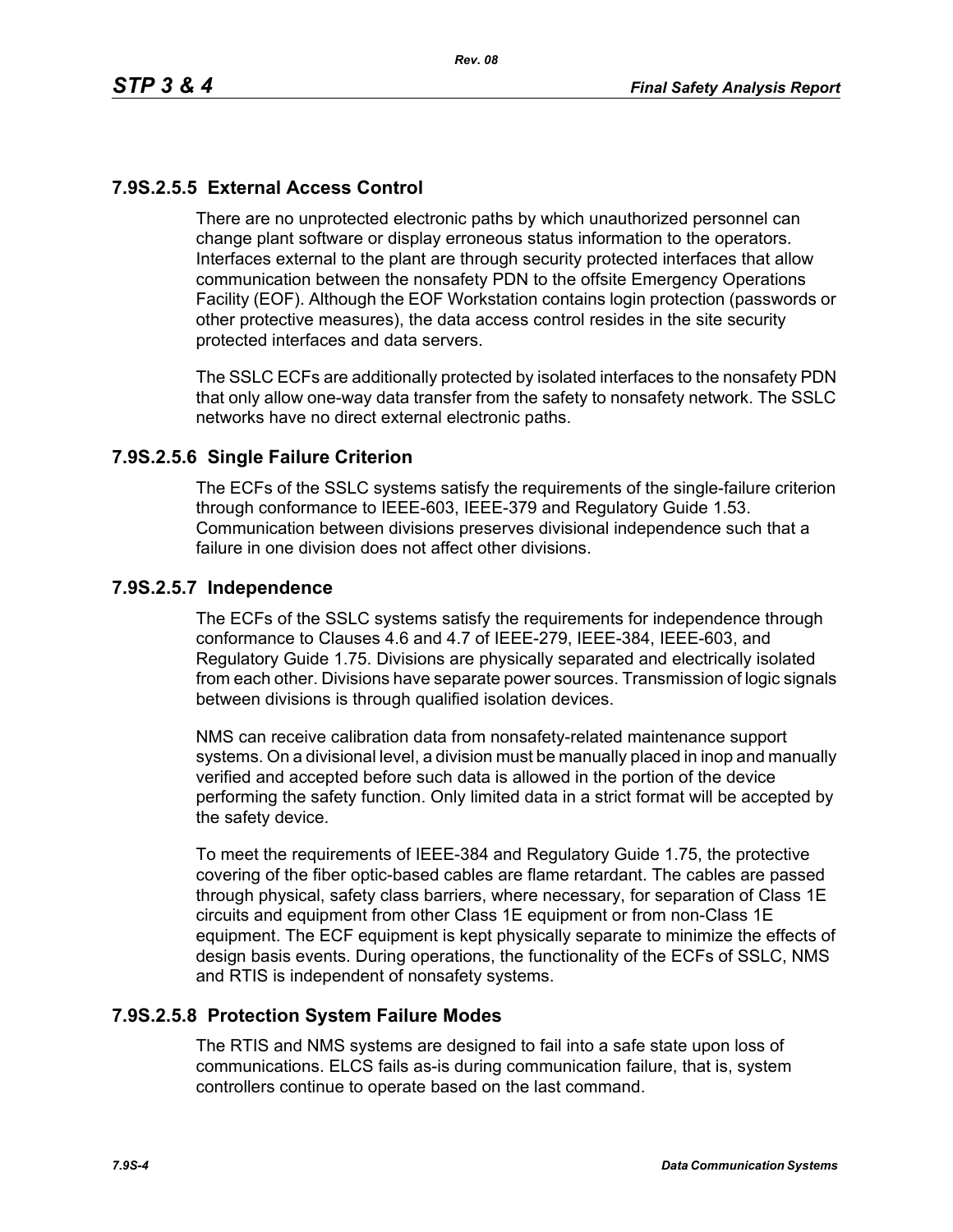# **7.9S.2.5.9 Testing and Surveillance**

The safety-related DCFs (ECFs) are integral functions of the SSLC systems. SSLC testing features and surveillances encompass those related to the ECFs. SSLC testing and surveillance is covered in 7.1.2.1.6.

## **7.9S.2.5.10 Bypass and Inoperable Status Indications**

The safety-related DCFs (ECFs) are integral functions of the SSLC systems. SSLC bypass and inoperable status indications encompass those related to the ECFs that provide information for compliance with RG 1.47.

### **7.9S.2.5.11 Isolation Protection**

Fiber optic-based isolation devices are expected to have less difficulty than previous isolation devices in complying with all qualification requirements due to their small size, low mass, and simple electronic interfaces. The basic materials and components, except for the fiber optic cable itself, are the same as those used in existing, qualified isolation devices. A major advantage of fiber optics is that signals can be transmitted long distances and around curves through the isolating medium; thus, the physical, safety-class barrier required for separation of Class 1E devices may be provided by just the cable length if the protective covering and any fill materials of the cable are made properly flame-retardant. For short distances, the fiber optic cable can be fed through a standard safety class structure.

### **7.9S.2.5.12 Diversity and Defense-in-Depth**

Diversity and defense-in-depth is covered in Appendix 7C. FMEA is discussed in Appendix 15B.

### **7.9S.2.5.13 Seismic Hazards**

All of the equipment implementing the ECFs of the SSLC is located in Seismic Category I structures and meets RG 1.100 and IEEE 344.

Fiber optic isolation devices are expected to have less difficulty than previous isolation devices in complying with all qualification requirements due to their small size, low mass, and simple electronic interfaces. The basic materials and components, except for the fiber optic cable itself, are the same as those used in existing, qualified isolation devices.

# **7.9S.2.6 Analysis**

### **7.9S.2.6.1 General Requirements Conformance**

The ELCS, RTIS and NMS each have safety-related data communication functions for data collection and data distribution. Each system provides four independent communication functions to serve the four divisions of plant protection and safety systems and safety- related display systems. These communication functions are classified as safety-related since they are considered integral parts of the safetyrelated systems that they serve.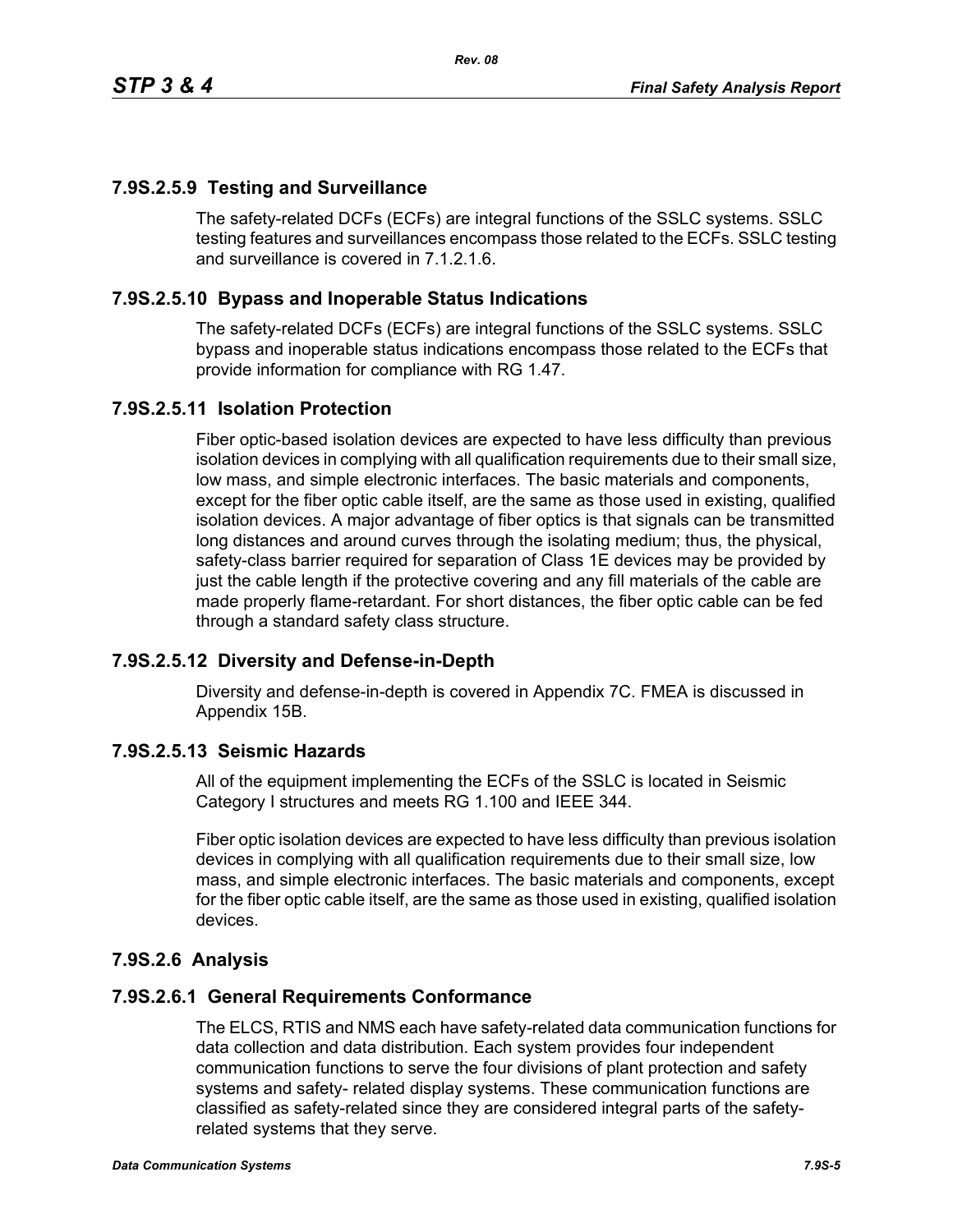### **7.9S.2.6.2 Specific Regulatory Requirements Conformance**

The safety-related DCFs are integral functions of the SSLC systems. Conformance to specific regulatory requirements related to the safety-related DCFs is addressed in the sections related to the SSLC systems.

### **7.9S.3 Plant Data Network (PDN)**

### **7.9S.3.1 Plant Data Network (PDN) Functions**

The Non-Essential Communication Functions (NECFs) support the data communications for non-safety-related plant functions. The NECFs are implemented through the use of a distributed Plant Data Network (PDN). The PDN provides a plant wide, highly reliable, high speed data communication network for plant control, monitoring, and other related operational needs.

The PDN is nonsafety-related and supports the collection and distribution of data for multiple systems using a layered network design. A control layer is designated for systems and information that directly impact plant operation. The PDN has other communication layers that support other selected nonsafety-related functions.

The control network supports data communication between:

- **Process I/O units, controllers, engineering workstations**
- Network monitoring, historical data storage units, control building workstations
- **Main control room panel displays and workstations that support the operator** interfaces
- **Printers**
- Network gateways that support the one-way acquisition of data from the safety systems for plant data historian recording and for use on nonsafety displays.

The PDN supports data communication to workstations for the Technical Support Center (TSC), the Emergency Operations Facility (EOF) and other external data users (e.g., engineering offices). External connectivity is limited and only provided from the network through a security protected interface.

The PDN is designed around a fully redundant, fiber-optic based backbone. The backbone is defined as the cabling between the core switches and between the core and zone switches. The PDN provides sufficient throughput capacity to support all of the data communication needs including the PICS needs to acquire, process and store data at the required scan and processing rates from available data sources, as well as support displays.

### **7.9S.3.1.1 PDN System Interfaces**

The PDN interfaces with the controllers, gateways, communication interface modules, engineering workstations, main control panel workstations and printers through zone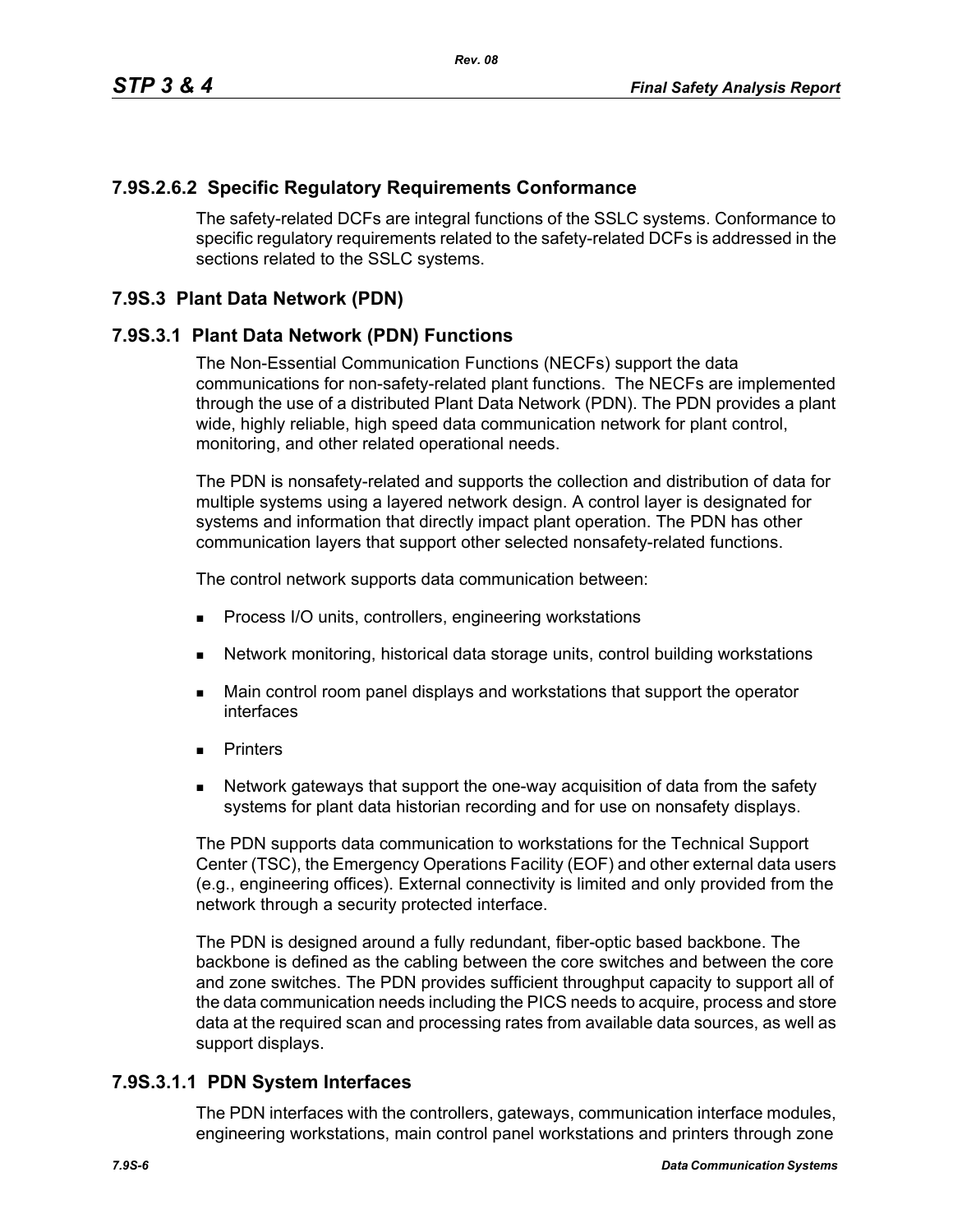*Rev. 08*

switches. The PDN also interfaces with the ELCS and RTIS through isolated interfaces that only allow one-way data transfer from the ELCS and RTIS to the PDN. The isolation method is through the use of fiber optic-based communication that does not have the capability of receiving communications from the transmitting source. Interface to the NMS is explained in 7.9S.2.2.

The PDN also interfaces with the TSC and EOF through a security protected interface, for example a firewall.

# **7.9S.3.1.2 PDN Classification**

The PDN is classified as nonsafety-related. The PDN is essential to power generation through its data communication support of operation and the power generation systems control and monitoring functions performed by other equipment.

# **7.9S.3.1.3 PDN Power Sources**

Two separate Non-Class 1E feeds from the Non-Class 1E 120 Vital AC (VAC) or 125 VDC systems power the PDN. This redundancy allows the PDN to operate such that any single failure in the system power supplies will not cause the loss of data communications to the interfacing systems or equipment.

The power sources automatically switch over upon failure of one power source or power supply module.

### **7.9S.3.1.4 PDN Equipment**

PDN hardware includes core switches, zone switches, security devices, mounting cabinets, patch panels, fiber-optic cables and associated junction boxes and cable supports.

# **7.9S.3.1.5 PDN Testability**

Network monitoring is an integral part of the PDN and provides the capability to continuously monitor network operation and performance. Network monitoring workstations allows system management, test, and control of the PDN functions.

### **7.9S.3.1.6 PDN Environmental Considerations**

The PDN is designed to operate in the normal plant environment where it is located. Its support function serves power generation purposes only. It is not required for safety purposes and is not required to operate after a design basis accident.

# **7.9S.3.1.7 PDN Operational Considerations**

No operator actions are required since the system is capable of self-starting following power interruptions, or any other single failure, including any single switch failure. After repairs or replacements are performed, PDN equipment automatically re-initializes to normal status when power is restored.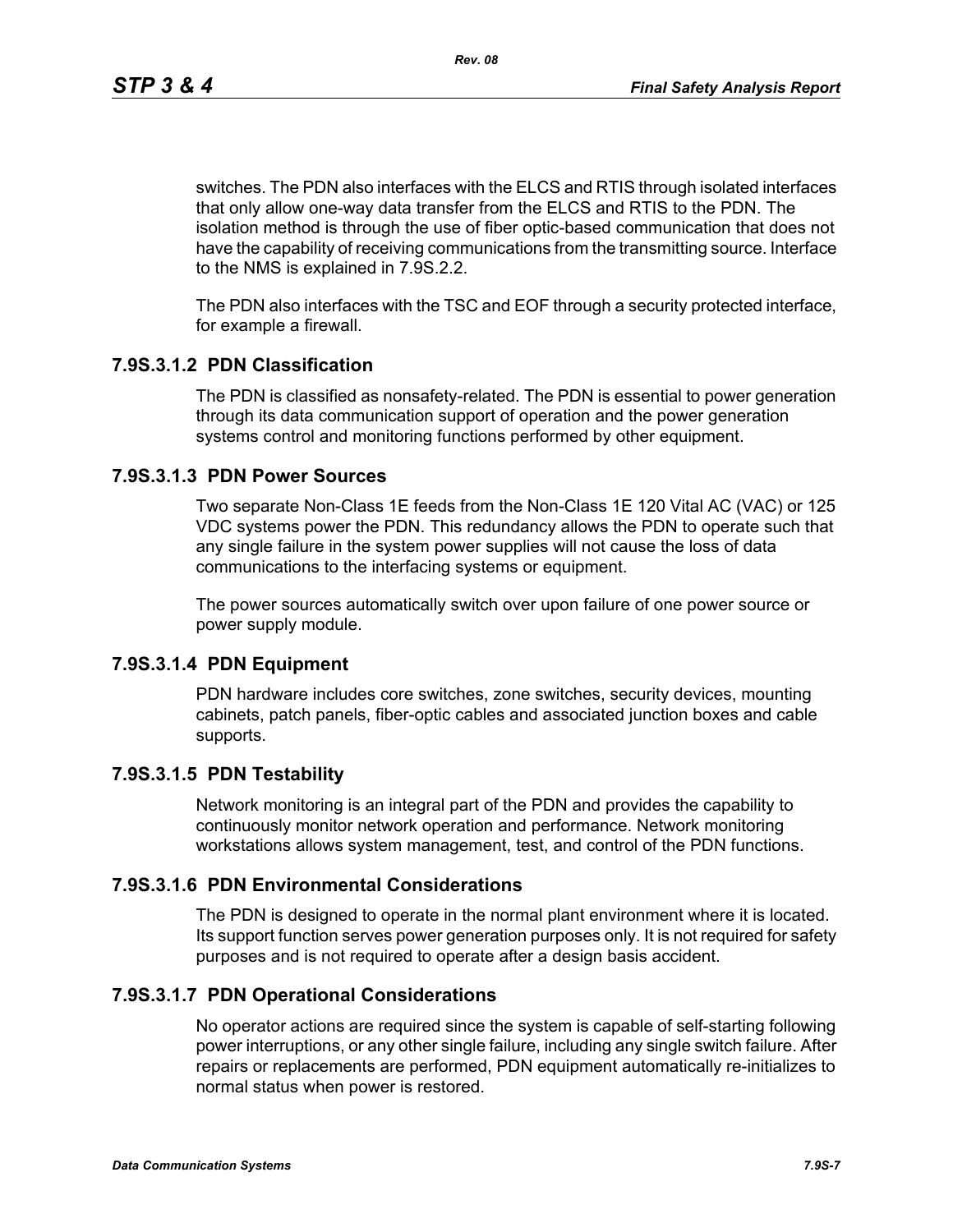# **7.9S.3.1.8 PDN Operator Information**

The self-test provisions of the PDN are desired to alert the operator to system anomalies via alarms. Problems are alarmed . The system is designed such that no control output or alarm is inadvertently activated during system initialization or shutdown.

# **7.9S.3.2 PDN Design Basis Information**

The PDN has no safety design basis.

### General Design Functions

The PDN provides a plant wide distributed data communication networks to support the plant control and monitoring (nonsafety-related) systems. The PDN includes the active electrical components and connectivity (such as switches and cabling), between the components defined by other plant systems. The PDN also includes the associated communication software required to support its function of providing plant-wide data for distributed control and monitoring.

The PDN is the means by which process data is distributed to the various nonsafetyrelated plant control and information systems requiring data and to the main control room for processing and display.

*(1)* System Interface

The PDN control network interfaces with nonsafety-related controllers, gateways, communication interface modules, engineering workstations, main control panel workstations, and printers through zone switches.

*(2)* Classification

The PDN, of itself, is neither a power generation system nor a protection system. It is a data communication network utilized for transmission of data for power generation (nonsafety-related) systems. It is classified as nonsafety-related.

*(3)* Power Sources

The PDN receives its power from two separate non-Class 1E distribution panels from the non-Class 1E 120 VAC UPS and 125 VDC. This redundancy allows the PDN to supply dual logic functions such that any single failure in the system power supplies will not cause the loss of the validated outputs to the interfacing actuators and to the monitors and displays.

*(4)* Equipment

The PDN hardware is comprised of fiber optic-based or direct connection cabling, switches, security devices and gateway devices. These interface with the PICS control devices and gateways.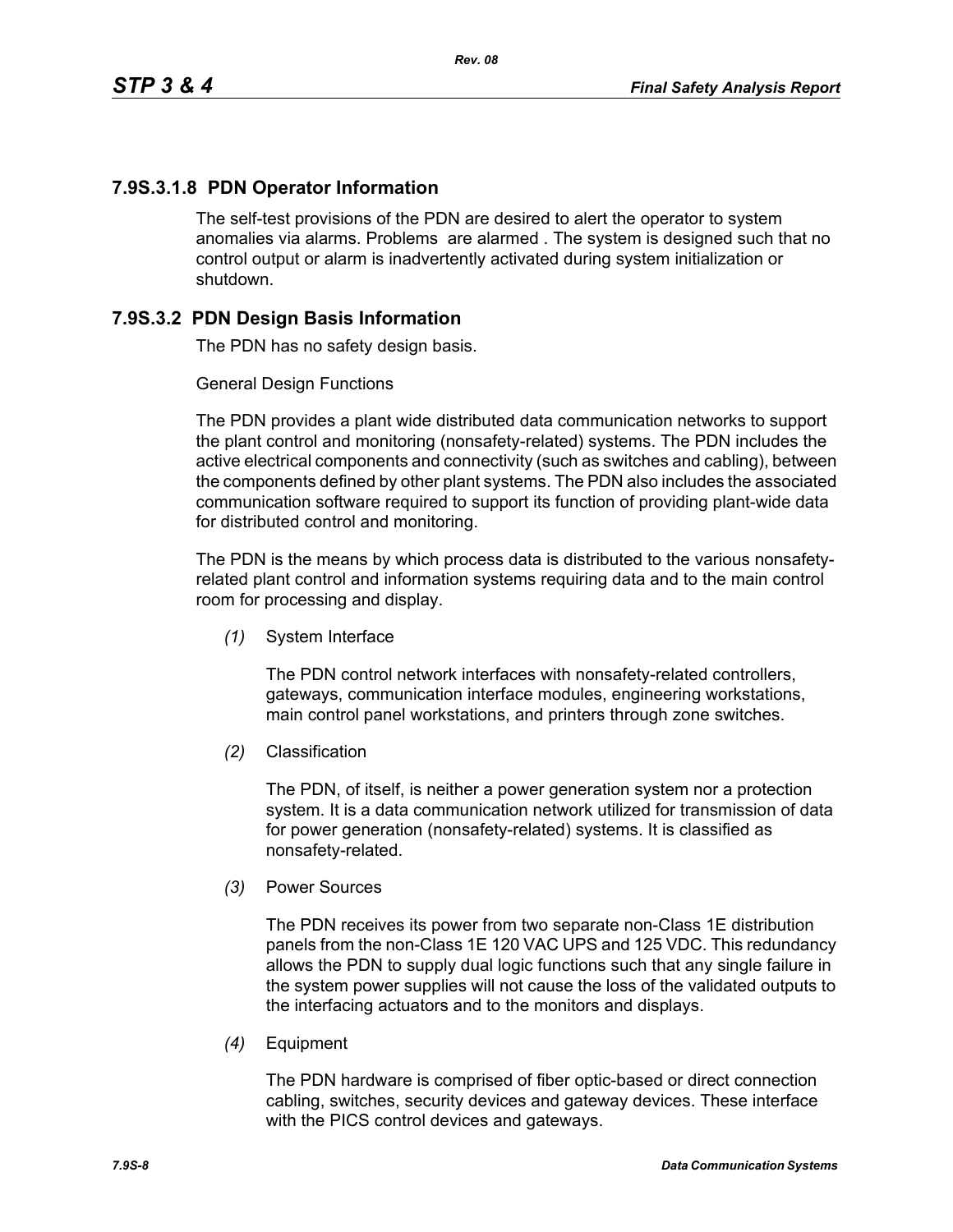*(5)* Diagnostics and Testability

The PDN contains built in, continuously running, self-diagnostic capabilities to sense and correct or block data and device errors. Faults or problems are logged and alarmed.

*(6)* Environmental Considerations

The PDN is not required for safety purposes, nor is it required to operate after the design basis accident. Its support function serves power generation purposes only and it is designed to operate in the normal plant environment.

*(7)* Operational Considerations

The PDN automatically initiates for both cold and warm starts. No operator actions are required in that the PDN is capable of self-starting following power interruptions, or any other single failure, including any single processor failure. After repairs or replacements are performed, the PDN automatically re-initializes to normal status when power is restored to any unit and automatically resets any alarms.

*(8)* Operator Information

The self-test provisions are designed to alert the operator to system anomalies via interfaces with the PICS. The circuitry is designed such that no communication is inadvertently activated during network initialization or shutdown. For such events, control outputs change to predetermined failsafe outputs.

The PDN has the following nonsafety-related design bases:

- Transmits data between controllers.
- Allows for process and equipment status information and operator input to be available to controllers for the processing of nonsafety-related control functions.
- **Provides for the receipt of data from the safety-related DCFs through isolated** interfaces to nonsafety-related workstations, controllers and historians for the purposes of display and alarm to operators, transient analysis and sequence-ofevents recording and nonsafety-related control functions.
- Provides for the transmission of data to interfaces with the Technical Support Center (TSC) and Emergency Operations Facility (EOF).

### **7.9S.3.3 Analysis**

#### **7.9S.3.3.1 General Requirements Conformance**

The PDN constitutes neither a power generation system nor a protection system, by itself. It is a support function utilized for the transmission of data for power generation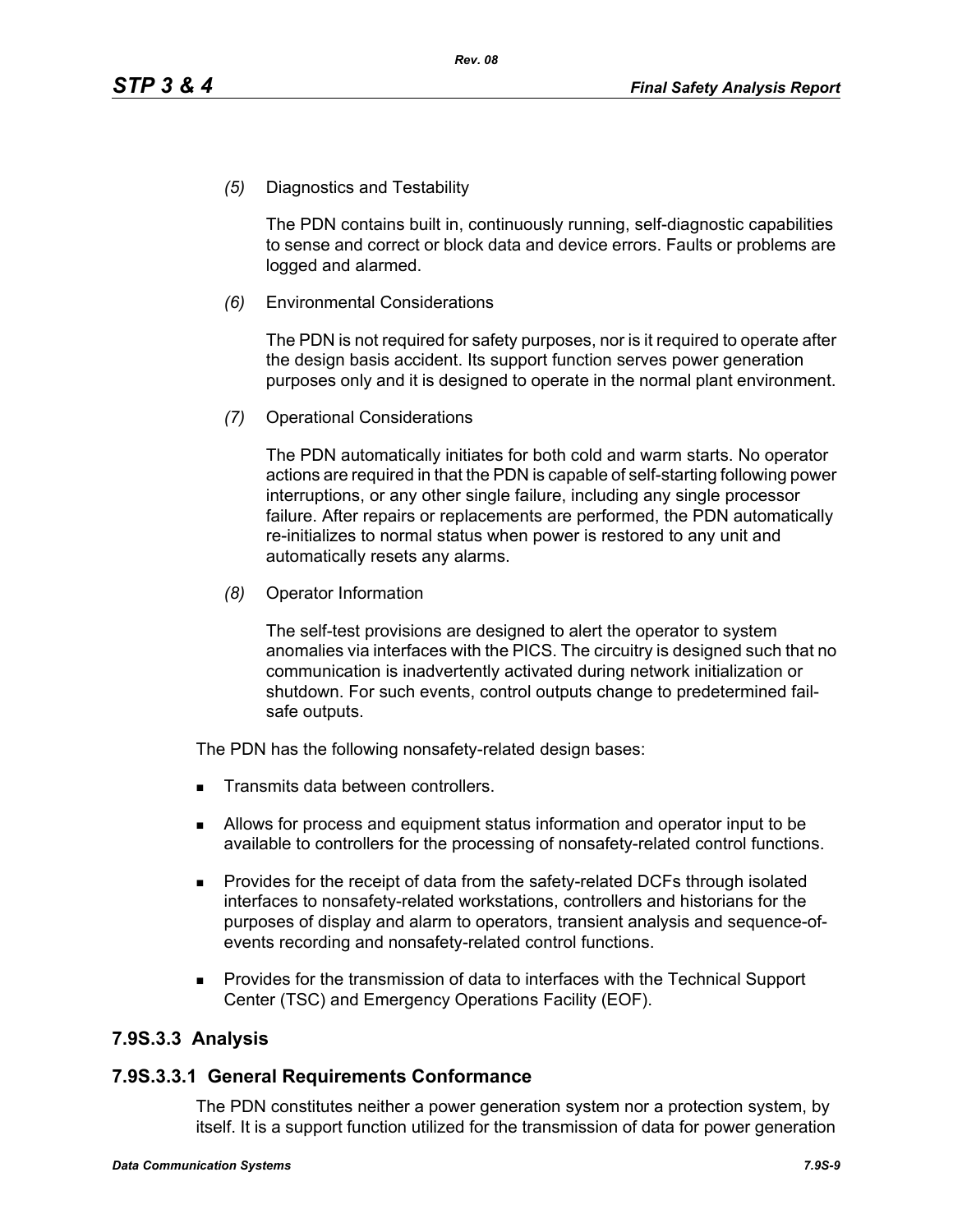(nonsafety-related) systems and their associated sensors, actuators and interconnections. The PDN equipment is classified as nonsafety-related and does not interface with any engineered safeguard or safety-related system except for the reception of isolated signals for alarm, display or nonsafety-related control purposes as discussed in Subsection 7.9S.2.2. The PDN supports power generation systems. As such, it meets the same functional requirements imposed on those systems. Although not required to meet the single-failure criterion, the PDN equipment is redundant and receives its power from redundant, highly reliable power sources such that no single failure will cause its basic function to fail.

The PDN equipment and software is also diverse from those implementing the safetyrelated DCFs of the SSLC systems (different hardware and/or software) to minimize the effect of common-mode failures as discussed in IEEE7-4.3.2.

### **7.9S.3.4 Specific Regulatory Requirements Conformance**

Table 7.1-2 identifies the nonsafety-related control systems and the associated codes and standards applied in accordance with Section 7.9 of the Standard Review Plan. It provides specific enhancement for control systems in their conformance with GDCs 13 and 19.